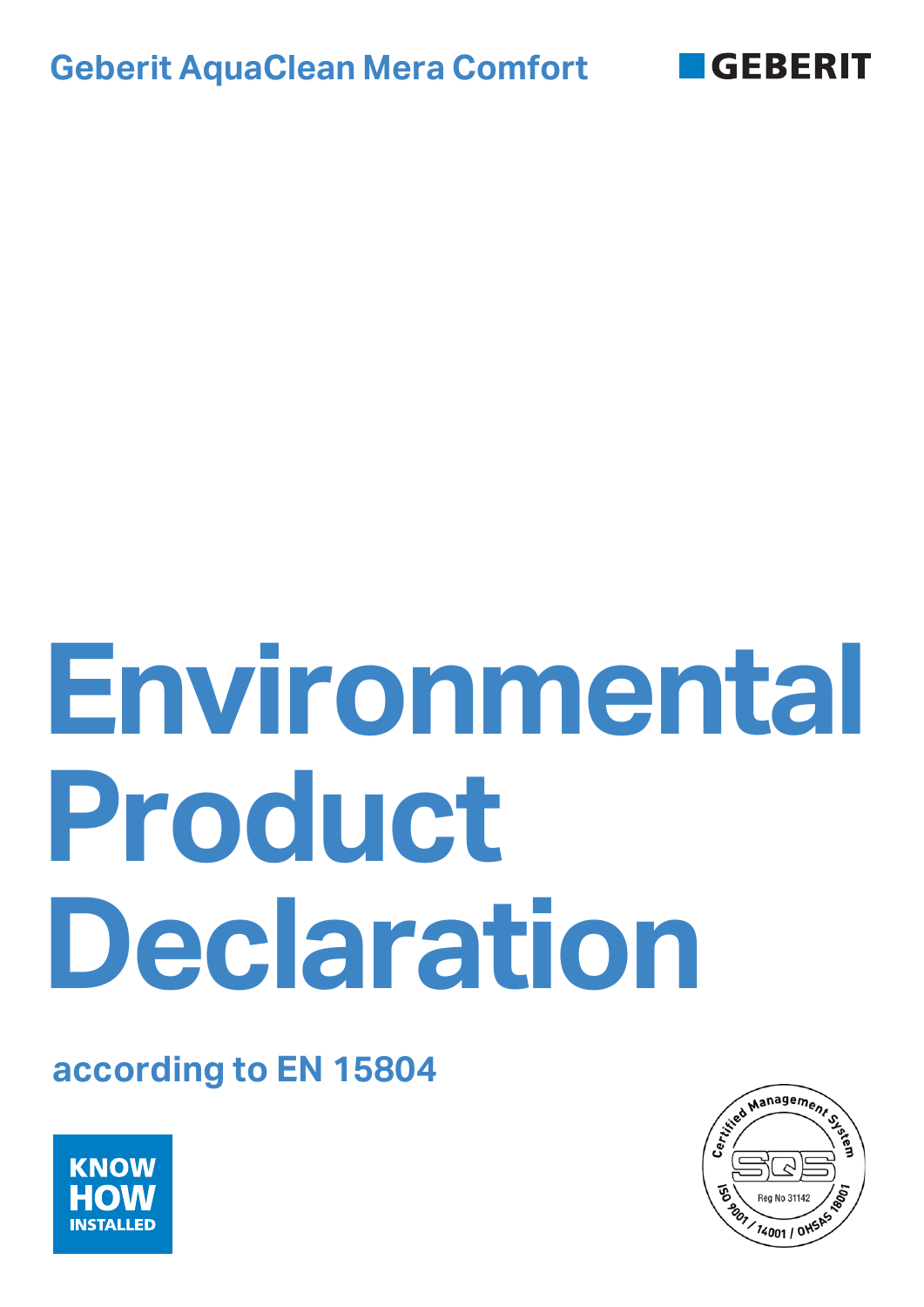# **1 General information**

# <span id="page-1-0"></span>**1.1 Declaration holder**

Geberit International AG Schachenstrasse 77 CH-8645 Jona Tel. +41 55 221 63 00 sustainability@geberit.com www.geberit.com

Geberit is one of the pioneers when it comes to sustainability in the sanitary industry. Sustainable development has formed part of the corporate strategy for more than 20 years. Most production sites are certified in accordance with ISO 9001 and 14001. In addition, all factories will be certified in accordance with OSHAS 18001 by 2018. Life cycle assessments were produced for key products from an early stage and Ecodesign has been an integral part of the product development process since 2008. As a member of the United Nations Global Compact, Geberit has shown its commitment to the ten principles of sustainable development. Current and comprehensive information regarding sustainability strategy and performance with respect to Geberit and Geberit products can be found in the current Annual Report. Furthermore, additional information can be found under www.geberit.com/company/sustainability.

# **1.2 Declared product**

This Declaration applies for the Geberit AquaClean Mera Comfort product in all of the versions listed in this report.

# <span id="page-1-1"></span>**1.3 Verification and validity**

| Programme holder:   | <b>Geberit International AG</b> |
|---------------------|---------------------------------|
| Declaration number: | GEB EPD D71192                  |
| Validity:           | 01/01/2015 to 01/01/2020        |
| Data calculated by: | Quantis                         |
|                     | www.quantis-intl.com            |

EPDs for building products are not always comparable if they do not conform to EN 15804.

| The European standard EN 15804:2012 is used as the core PCR. |                                                                                  |  |  |  |  |  |  |  |
|--------------------------------------------------------------|----------------------------------------------------------------------------------|--|--|--|--|--|--|--|
|                                                              | Independent verification of the Declaration in accordance with EN ISO 14025:2010 |  |  |  |  |  |  |  |
| o Internal                                                   | x External                                                                       |  |  |  |  |  |  |  |
|                                                              | Dr. Frank Werner                                                                 |  |  |  |  |  |  |  |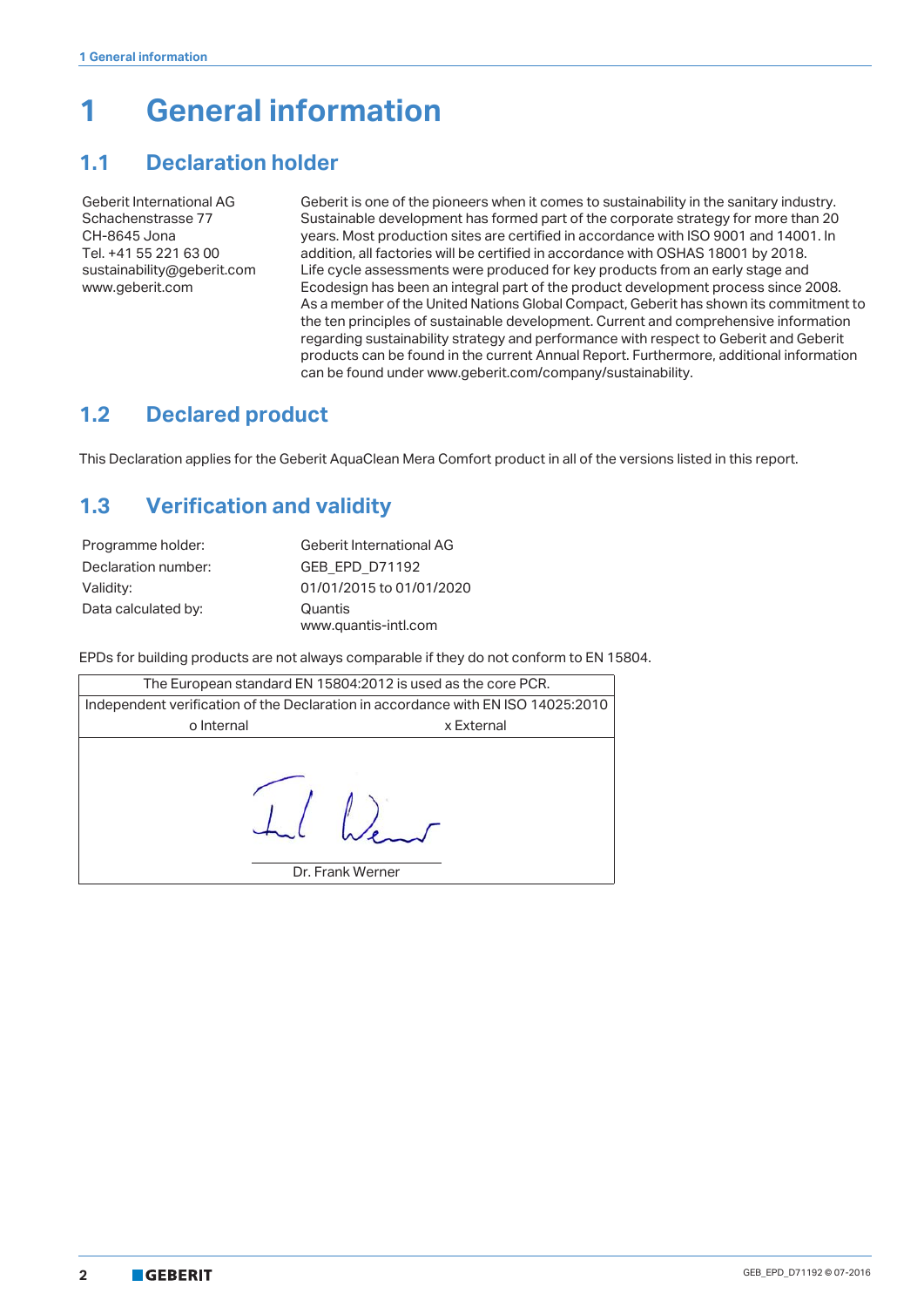# **2 Product**

# **2.1 Description and application**

Geberit AquaClean shower toilets ensure thorough cleaning with water by combining the function of a toilet with the cleaning possibilities of a bidet. Additional functions are available, depending on the model. All AquaClean models fulfil the European Ecodesign requirements (ErP Directives) with a standby consumption for Geberit AquaClean Mera Comfort of < 0.5 W.

The Geberit AquaClean Mera Comfort is a WC with integrated shower function and additional comfort functions. It is used on the one hand for comfortable and odour-free toilet use and on the other hand for gentle cleaning of the anal and vaginal areas with water. The device with the article number 146.215.21.1 has been applied as a reference article. The sales articles listed below differ only insignificantly from the reference article and are therefore part of the range of validity of this EPD.

| Type                                                        | Article number |
|-------------------------------------------------------------|----------------|
| Geberit AquaClean Mera / Maïra Comfort white alpine         | 146.21x.11.1   |
| Geberit AguaClean Mera / Maïra Comfort bright chrome-plated | 146.21x.21.1   |



- 1 WC lid with lid lifter function
- 2 Remote control with magnetic wall-mounted holder
- 3 WC seat with seat heating
- 4 Lateral control panel with status LED
- 5 Dryer arm with dryer nozzle
- 6 Spray arm with spray nozzle and Lady shower nozzle
- 7 Spray shield

#### **Consumables**

- 8 Geberit AquaClean cleaning set (art. no. 242.547.00.1)
- 9 Geberit AquaClean descaling agent (art. no. 147.040.00.1)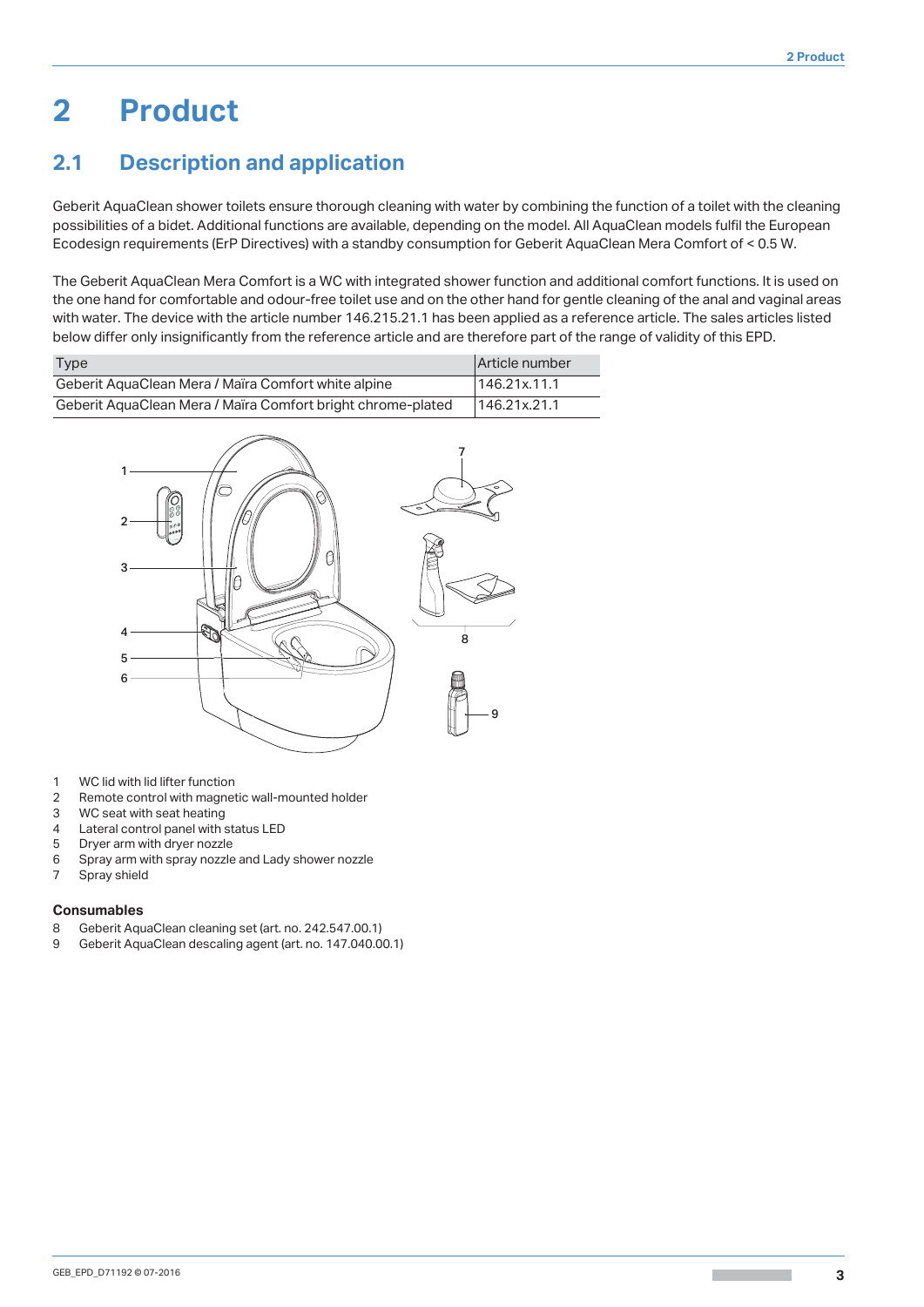# <span id="page-3-1"></span>**2.2 Characteristics**

- Anal shower with double-nozzle WhirlSpray shower technology and dynamic aeration for thorough, gentle and water-saving cleaning
- Automatic cleaning of the spray arm and the spray nozzle with fresh water before and after each use
- Hybrid hot water system with continuous flow heater and storage water heater
- Automatically starting, low-noise odour extraction with long-lasting ceramic honeycomb filter
- Dryer functionality with separately extendible dryer arm
- WC seat heating that is activated when approached
- WC lid automatic function that is activated when approached
- Orientation light that is activated when approached
- Descaling programme
- Easy-to-use remote control and haptic control panel for setting the functions
- Rimless WC ceramic appliance with TurboFlush technology for a thorough, quiet and water-saving flushing out with 4.5 litres to 6 litres for the large flush volume
- Rimless WC ceramic appliance with special dirt-repellent surface coating for simple cleaning

# <span id="page-3-0"></span>**2.3 Technical data**

| Standby                   | < 0.5 W |
|---------------------------|---------|
| Maximum power consumption | 2000 W  |

# <span id="page-3-2"></span>**2.4 Consumption data**

The annual consumption of water for the anal region in accordance with reference scenario  $1$  totals 780 litres.

The annual energy consumption of 103 kWh in accordance with the reference scenario is shown in detail in the following table:

| Annual energy consumption<br>[kWh] |
|------------------------------------|
| 4.4                                |
| 59.5                               |
| 11.7                               |
| 5.3                                |
| 21.5                               |
| 0.15                               |
| 0.06                               |
| 103                                |
|                                    |

# <span id="page-3-3"></span>**2.5 Conformity and label**

The product complies with the following standards, among others:

| Applicable standards |      |                                                                                                                |
|----------------------|------|----------------------------------------------------------------------------------------------------------------|
| <b>DIN EN 997</b>    | 2012 | WC pans and WC suites with integral trap                                                                       |
| DIN EN 33            | 2011 | WC pans and WC suites - Connecting dimensions                                                                  |
| <b>DIN 19516</b>     | 2004 | WC seats – Requirements and test methods                                                                       |
| <b>DIN 4109</b>      | 1989 | Sound insulation in buildings - Requirements and verifications                                                 |
| <b>VDI 4100</b>      | 2012 | Sound insulation in building construction. Flats. Assessment and suggestions for<br>enhanced sound insulation. |
| <b>SIA 181</b>       | 2006 | Sound insulation in building construction                                                                      |
| <b>DIN EN 1717</b>   | 2001 | Protection of potable water                                                                                    |
| KIWA BRL-K 619       | 2004 | WC pans                                                                                                        |

<sup>1</sup> Four-person household, one major and four minor bathroom visits, factory setting, spray time 20 seconds at 37 °C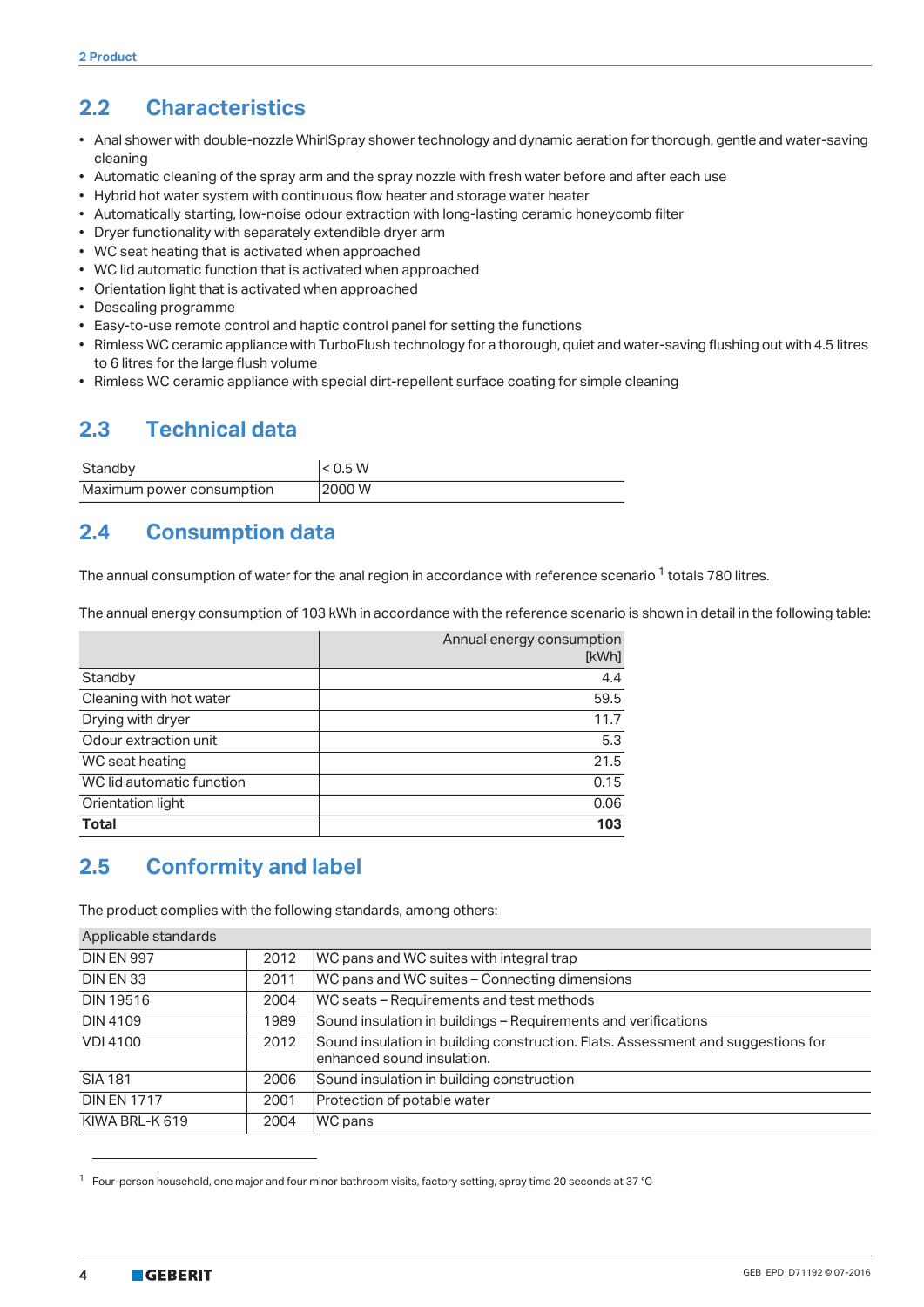| Applicable standards     |      |                                                                                                                                                                                                                                                                       |
|--------------------------|------|-----------------------------------------------------------------------------------------------------------------------------------------------------------------------------------------------------------------------------------------------------------------------|
| <b>DIN EN 13077</b>      | 2008 | Devices to prevent pollution by backflow of potable water - Air gap with non-circular<br>overflow                                                                                                                                                                     |
| <b>DVGWW543</b>          | 2012 | Pressure-resistant flexible hosing for drinking water installations - Requirements and<br>tests                                                                                                                                                                       |
| DIN EN 60335-1           | 2010 | Household and similar electrical appliances - Safety - Part 1: General requirements                                                                                                                                                                                   |
| DIN EN 60335-2-84        | 2009 | Household and similar electrical appliances – Safety – Part 2-84: Particular<br>requirements for toilets                                                                                                                                                              |
| DIN EN 60730-1           | 2010 | Automatic electrical controls for household and similar use – Part 1: General<br>requirements                                                                                                                                                                         |
| DIN EN 60730-2-8         | 2004 | Automatic electrical controls for household and similar use - Part 2-8: Particular<br>requirements for electrically operated water valves, including mechanical requirements                                                                                          |
| DIN EN 55014-1           | 2010 | Electromagnetic compatibility - Requirements for household appliances, electric tools<br>and similar apparatus - Part 1: Emission                                                                                                                                     |
| DIN EN 55014-2           | 2009 | Electromagnetic compatibility - Requirements for household appliances, electric tools<br>and similar apparatus - Part 2: Immunity                                                                                                                                     |
| <b>DIN EN 62233</b>      | 2008 | Measurement methods for electromagnetic fields of household appliances and similar<br>apparatus with regard to human exposure                                                                                                                                         |
| DIN EN 61000-3-2         | 2011 | Electromagnetic compatibility (EMC) – Part 3-2: Limit values – Limits for harmonic<br>current emissions                                                                                                                                                               |
| DIN EN 61000-3-3         | 2009 | Electromagnetic compatibility (EMC) - Part 3-3: Limits - Limitation of voltage changes,<br>voltage fluctuations and flicker in public low-voltage supply systems, for equipment<br>with rated current $\leq 16$ A per phase and not subject to conditional connection |
| DIN EN 61000-6-2         | 2011 | Electromagnetic compatibility (EMC) - Part 6-2: Generic standards - Immunity for<br>industrial environments                                                                                                                                                           |
| <b>DIN ISO 2206</b>      | 1988 | Packaging; complete, filled transport packages; identification of parts when testing                                                                                                                                                                                  |
| <b>DIN EN ISO 1043-1</b> | 2012 | Plastics - Symbols and abbreviated terms - Part 1: Basic polymers and their special<br>characteristics                                                                                                                                                                |

| EU statutory requirements    |      |                                                                                                                                                                                                                                                                                               |
|------------------------------|------|-----------------------------------------------------------------------------------------------------------------------------------------------------------------------------------------------------------------------------------------------------------------------------------------------|
| 2006/95/EC                   | 2006 | Low Voltage Directive                                                                                                                                                                                                                                                                         |
| 2004/108/EC                  | 2004 | <b>EMC Directive</b>                                                                                                                                                                                                                                                                          |
| 1999/5/EC                    | 1999 | <b>RTTY Directive</b>                                                                                                                                                                                                                                                                         |
| EU no. 305/2011              | 2011 | <b>Construction Products Regulation</b>                                                                                                                                                                                                                                                       |
| 80/778/EEC                   | 1980 | <b>Drinking Water Directive</b>                                                                                                                                                                                                                                                               |
| 2011/65/EU2                  | 2011 | <b>RoHS Directive</b>                                                                                                                                                                                                                                                                         |
| 2002/96/EC                   | 2002 | <b>WEEE Directive</b>                                                                                                                                                                                                                                                                         |
| 2009/125 EC                  | 2009 | Ecodesign Directive                                                                                                                                                                                                                                                                           |
| EC no. 1275/2008             | 2008 | <b>Standby Losses Regulation</b>                                                                                                                                                                                                                                                              |
| EC no. 1907/2006             | 2006 | <b>REACH Regulation</b>                                                                                                                                                                                                                                                                       |
| 2006/66/EC                   | 2006 | <b>Batteries Directive</b>                                                                                                                                                                                                                                                                    |
| 2008/103/EC                  | 2008 | Directive 2008/103/EC of the European Parliament and the Council of 19 November<br>2008 regarding the revision of Directive 2006/66/EC regarding batteries and<br>accumulators as well as used batteries and used accumulators with respect to the<br>launching of batteries and accumulators |
| Swiss statutory requirements |      |                                                                                                                                                                                                                                                                                               |

| Swiss statutory requirements |      |                         |  |  |
|------------------------------|------|-------------------------|--|--|
| 730:01 EnV                   | 1998 | Energy Ordinance 730.01 |  |  |
| StoV, Appendix 4.10          | 1986 | Materials Ordinance     |  |  |

Relevant declarations of conformity can be downloaded from the websites of our local sales companies. A warranty period of at least 24 months applies provided there are no country-specific contracts.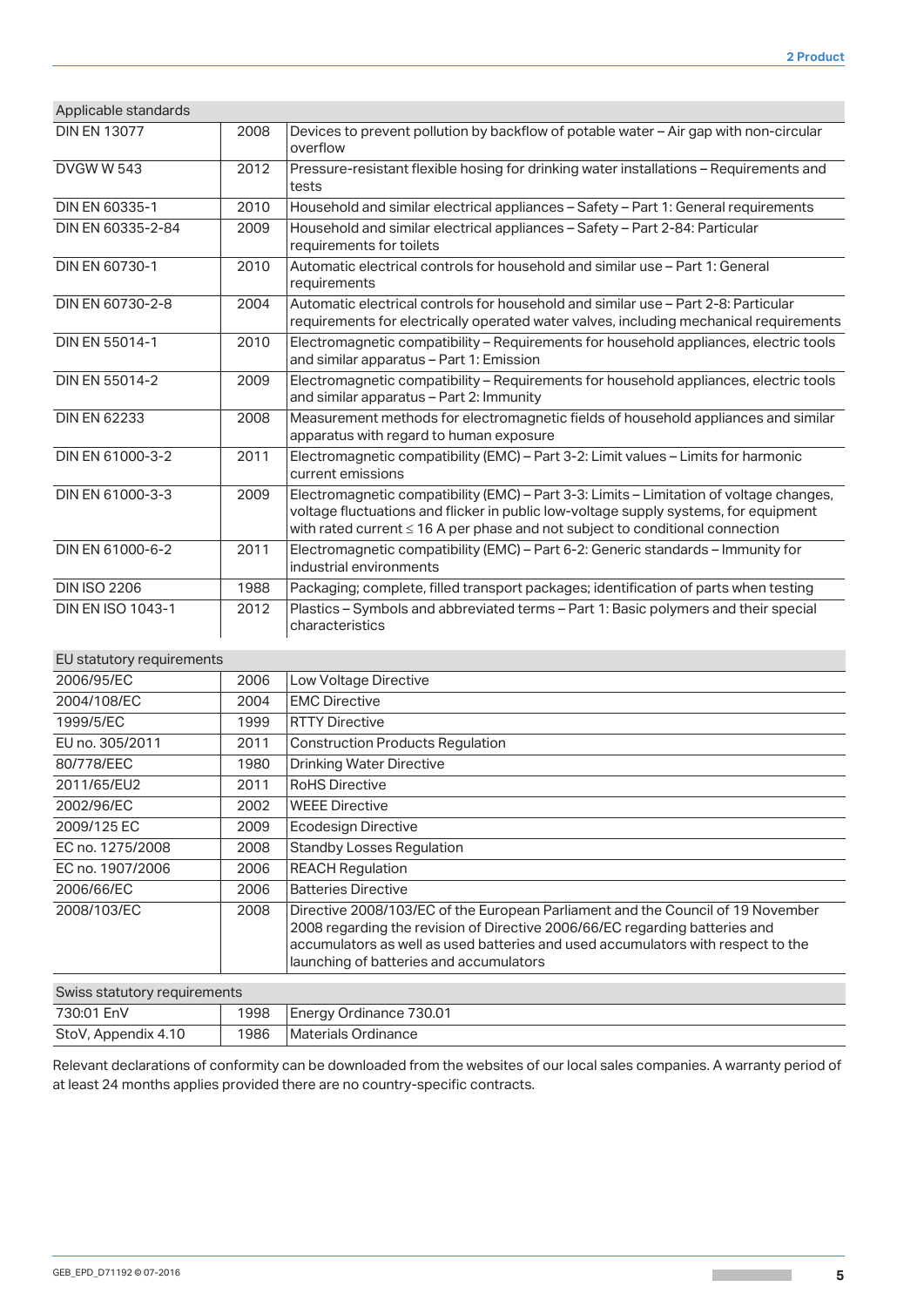With a Geberit Sigma concealed cistern 12 cm for dual flush and a set full flush volume of 4.5 l, the Geberit AquaClean Mera Comfort fulfils the highest efficiency rating A for WELL.

## <span id="page-5-0"></span>**2.6 Raw material**

The product consists of the following raw materials:

| Raw material                       | [g]    |
|------------------------------------|--------|
| Aluminium                          | 352    |
| Battery                            | 23     |
| Brass                              | 182    |
| Cardboard                          | 8.464  |
| Ceramic                            | 16,609 |
| Copper                             | 412    |
| Duroplast                          | 2,528  |
| Elastomer (EPDM)                   | 664    |
| Electronics                        | 1,286  |
| Paper                              | 659    |
| <b>Steel</b>                       | 6,429  |
| Thermoplast                        | 5,163  |
| Other raw materials                | 218    |
| Total                              | 42,989 |
| Recycling portion of raw materials | 29%    |

The orientation light is equipped with LED lamps. They are mercury-free.

# <span id="page-5-2"></span>**2.7 Manufacturing**

The mounting of the Geberit AquaClean Mera Comfort shower toilets takes place at the Geberit site in Rapperswil-Jona (CH). Some plastic and metal parts are manufactured at Geberit production sites, the other components are purchased parts. All suppliers sign the Geberit suppliers' code of conduct and undergo a detailed selection and inspection procedure.

# **2.8 Distribution**

Transportation from Geberit to the customer within Europe is made via the state-of-the-art and efficient central warehouse in Pfullendorf (DE) using lorries and outside of Europe mainly by means of freighters together with lorries to distribute the products locally. This is handled by logistics partners who have fleets of modern lorries.

## <span id="page-5-3"></span>**2.9 Installation**

Installation is simple and does not require any additional energy consumption or use of materials. All paper and cardboard waste can be recycled.

# <span id="page-5-1"></span>**2.10 Use**

#### **Anal shower**

The anal shower is the main function of the Geberit AquaClean Mera Comfort shower toilet. The heating of the water used to 37 °C is the source of the greatest energy consumption during this process. The additional consumption of water is negligible from the point of view of ecology. Prolonging the shower sequence results in a corresponding increase in energy consumption.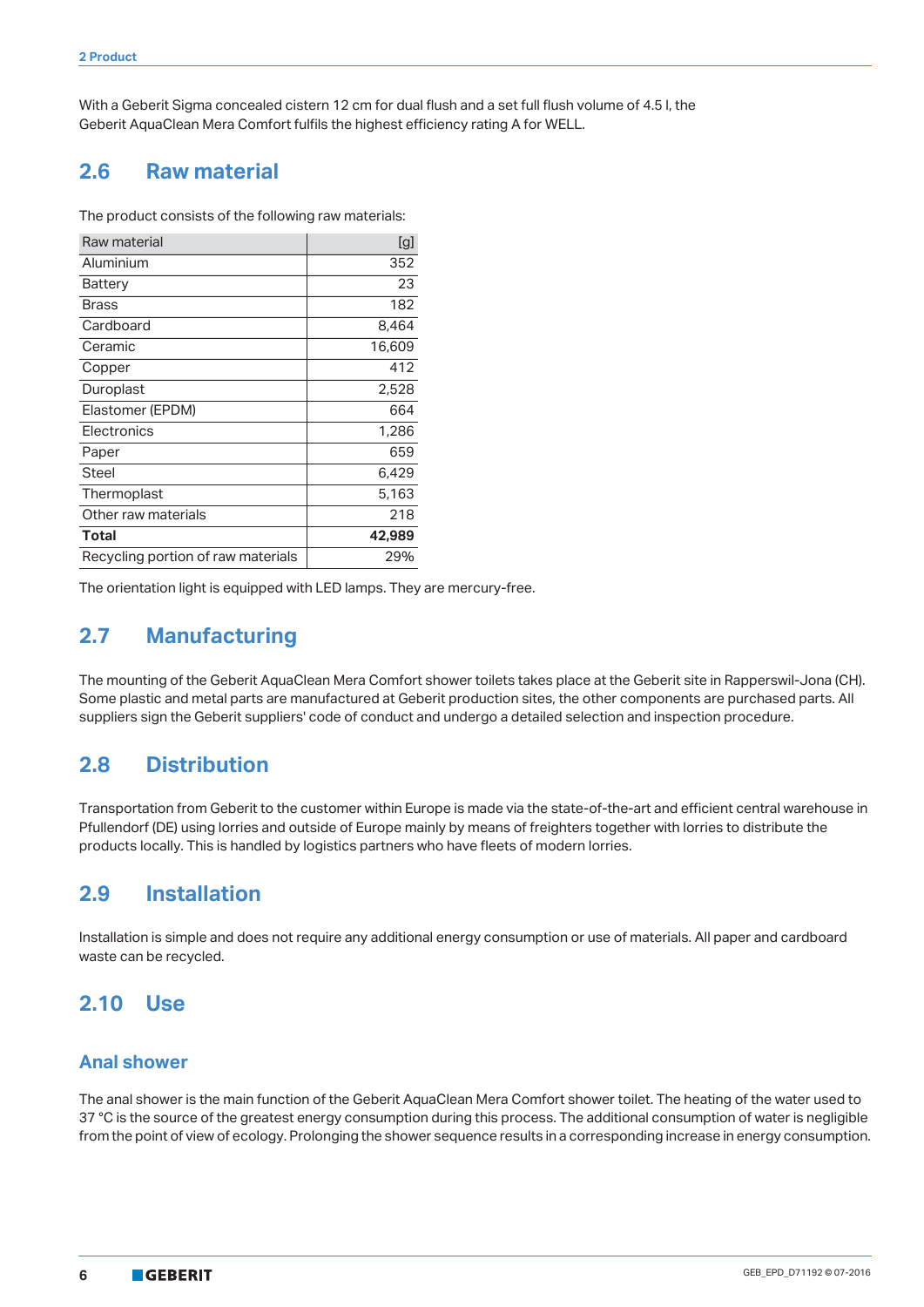#### **Comfort functions**

When the additional comfort functions are used, the WC seat heating and the drying with the dryer play a central role. Energy consumption can be reduced by switching these functions off. The other functions, e.g. odour extraction, WC lid automatic function and orientation light are of subordinate importance.

#### **Toilet flush**

In connection with a suitable Geberit cistern (e.g. Geberit Sigma concealed cistern 12 cm), the full flush volume can be reduced down to as little as 4.5 l thanks to the TurboFlush technology. The WC ceramic appliance is also flushed out cleanly with this flush volume. Furthermore, the use of grey water or rainwater is also possible for the toilet flush.

#### **Cleaning**

The cleaning of a shower toilet does not differ from that of a conventional toilet. The rimless WC ceramic appliance and the dirt-repellent ceramic surface enable easy cleaning of the WC.

#### **Maintenance**

For a period of utilisation of 15 years, the only device maintenance that needs to be performed is the annual descaling, the replacement every 5 years of the honeycomb filter for the odour extraction and the replacement every two years of the battery for the remote control.

Relevant technical operating data can be found in the chapters "Technical data" and "Consumption data" on page [4](#page-3-0) in this document.

## <span id="page-6-0"></span>**2.11 End-of-life**

The shower toilets contain electronics and must therefore be disposed of separately. Electronic and metal parts are fully recyclable when disposed of appropriately. Plastic parts are converted into energy and the ceramics are disposed of in the landfill for inert matter.

The device can be uninstalled without requiring modifications to the domestic installation. Water and power connection can be removed without tools.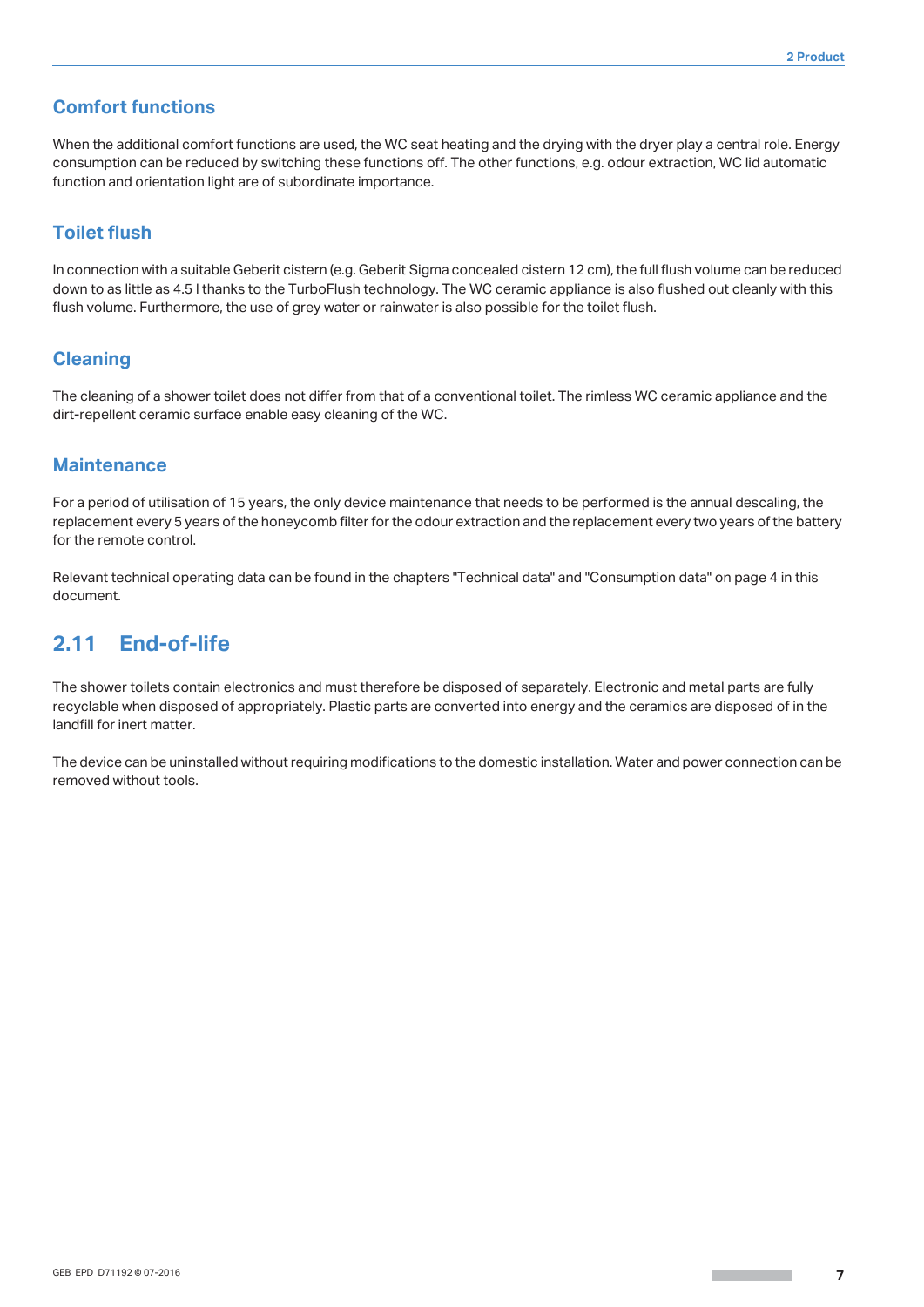# **3 Life cycle assessment – Calculation criteria**

## **3.1 System boundaries**

This environmental product declaration is a "cradle to factory gate with options" declaration and includes the construction process and end-of-life. The use stage and the demolition stage are not included, as the former depends on the user and the latter is not relevant. The study covers the European market situation.

| Product        |                     |                                             |              | Construction process                   | Use          | End-of-life    |                                                |                                  |                 |
|----------------|---------------------|---------------------------------------------|--------------|----------------------------------------|--------------|----------------|------------------------------------------------|----------------------------------|-----------------|
|                | the<br>manufacturer | Raw material   Transport to   Manufacturing | Distribution | Installation<br>within the<br>building |              |                | Demolition Transport to<br>waste<br>processing | Reuse.<br>recovery,<br>recycling | <b>Disposal</b> |
| A <sub>1</sub> | A <sub>2</sub>      | A3                                          | A4           | A5                                     | <b>B1-B7</b> | C <sub>1</sub> | C <sub>2</sub>                                 | CЗ                               | C4              |
|                |                     |                                             |              |                                        |              |                |                                                |                                  |                 |

– not considered / not relevant

# **3.2 Technical scenario information and assumptions**

(A1) For the raw material supply, the entire raw and recycled material input was modelled using corresponding European data, including the losses of 1 to 6% relating to material and production. Secondary raw materials comprise those environmental influences that arise from the collection of waste and from recycling. The following recycled content was recorded: 80% for aluminium, 55% for copper and steel, 33% for brass and 100% for cardboard.

(A2) For transportation from the suppliers in Europe and Asia to Geberit, standard transport distances were assumed for each country and a capacity contained in the background data was used. Class Euro 4 diesel lorries are used as the means of transport within Europe. Intercontinental transportation consists of freighters and subsequent local distribution by lorry.

(A3) With respect to manufacturing at Geberit, electricity consumption from injection moulding and installation plays the most important role; this consumption is modelled by the European or Swiss energy mix, respectively. The consumption of additional substances or water is negligible. Reliable background data was used for purchased parts.

(A4) The distribution to the customers is based on the planned sales figures, of which approximately half are assigned to Switzerland and a third to Germany. The remainder is supplied to the other countries within and outside Europe. In addition to the current fleet mix consisting predominantly of Euro 5 vehicles, this also takes into account a vehicle load from Ecoinvent. It is implemented exclusively using diesel lorries (on average more than 360 km).

(A5) Apart from packaging waste from paper, cardboard and PE foil, no additional material flows are generated during installation. Cardboard and paper are recycled and PE foil is incinerated.

(C1–C4) Waste that is reused is removed from the product system without causing any environmental impact from the first life cycle. No credits are accounted for cases where production of such waste was avoided. With respect to disposal, it has been assumed that all waste is collected once it has been taken from the building site and is sorted appropriately. 100% of all metal and electronics parts are recycled accordingly. It is also assumed that all plastic parts are incinerated.

# **3.3 Data basis**

This environmental product declaration is based on a comprehensive life cycle assessment according to ISO 14044:2006. A detailed background report, which meets the requirements of EN 15804, is used for verification.

The stock data are based predominantly on average annual production data, which were provided by Geberit AG for 2014. Ecoinvent data (version 3.1, year 2014; www.ecoinvent.org) and the system model "cut-off by classification" were used for all further data. The quality of the data can therefore be considered to be good. Modelling and all calculations were carried out with the aid of an Excel table.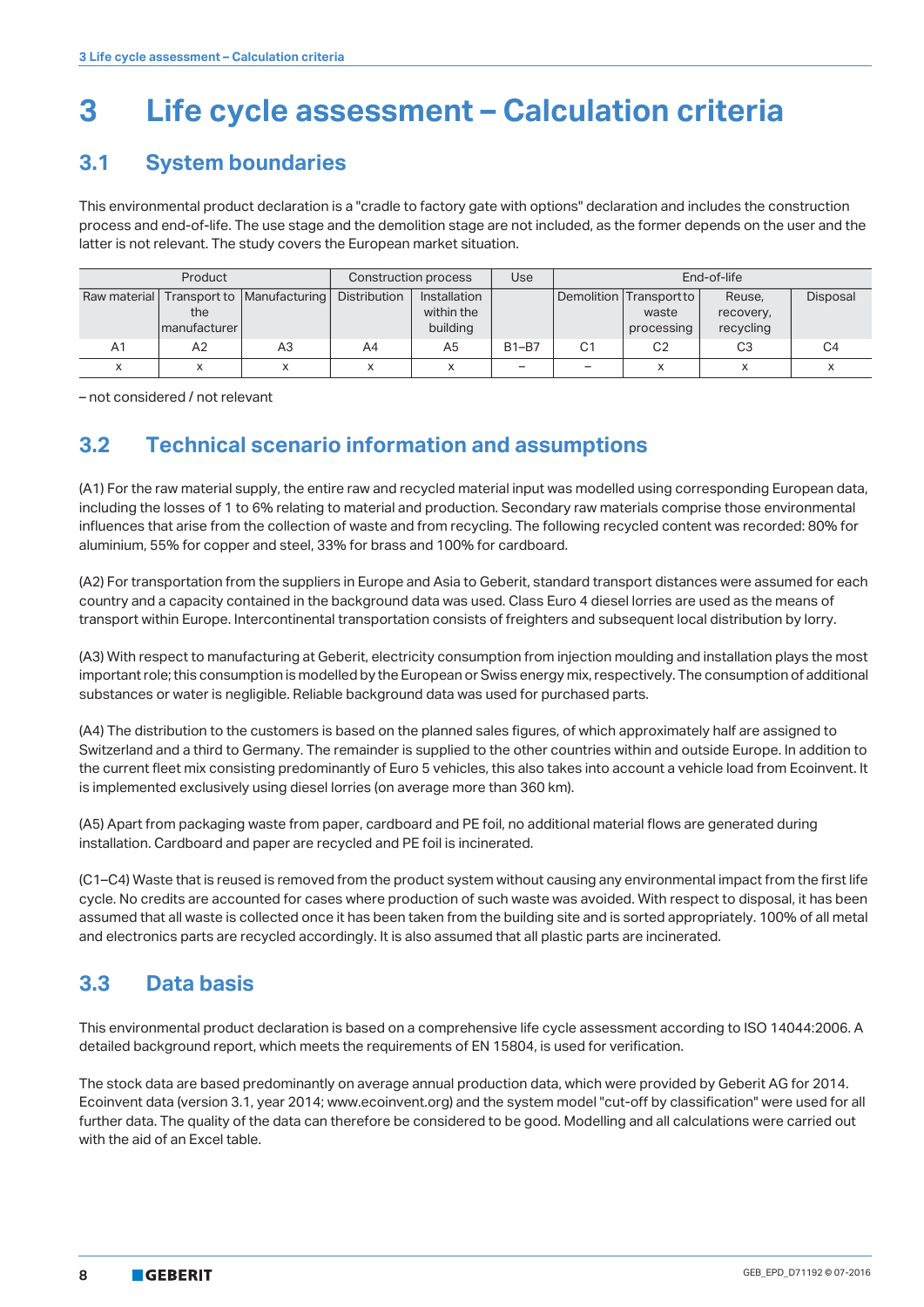# **4 Life cycle assessment – results**

## <span id="page-8-0"></span>**4.1 Environmental impacts**

|                                                                  | <b>Unit</b>                      | A <sub>1</sub>  | A2              | A <sub>3</sub>  | A4              | A <sub>5</sub>  | C <sub>2</sub>  | C <sub>3</sub>  | C <sub>4</sub>  |
|------------------------------------------------------------------|----------------------------------|-----------------|-----------------|-----------------|-----------------|-----------------|-----------------|-----------------|-----------------|
| Global warming<br>(GWP)                                          | $kg CO2 - eq$                    | 168.7           | 3.13            | 46.61           | 1.05            | 3.724<br>$E-01$ | 2.075<br>$E-02$ | 19.38           | 9.030<br>$E-02$ |
| Ozone depletion<br>(ODP)                                         | kg CFC-11-eq                     | 1.291<br>$E-05$ | 5.853<br>$E-07$ | 3.889<br>$E-06$ | 1.980<br>$E-07$ | 2.965<br>$E-10$ | 3.946<br>$E-09$ | 1.315<br>$E-07$ | 2.986<br>$E-08$ |
| Photochemical ozone creation<br>(POCP)                           | kg C <sub>2</sub> H <sub>4</sub> | 8.141<br>$E-02$ | 7.288<br>$E-04$ | 1.213<br>$E-02$ | 1.828<br>$E-04$ | 8.474<br>$E-07$ | 3.631<br>$E-08$ | 1.617<br>$E-05$ | 3.333<br>$E-05$ |
| Acidification<br>(AP)                                            | $kg$ SO <sub>2</sub> -eq         | 1.40            | 1.868<br>$E-02$ | 1.780<br>$E-01$ | 3.826<br>$E-03$ | 4.034<br>$E-05$ | 8.555<br>$E-05$ | 4.511<br>$E-03$ | 6.881<br>$E-04$ |
| Eutrophication potential<br>(EP)                                 | kg $PO_4^3$ -eq                  | 5.855<br>$E-01$ | 3.125<br>$E-03$ | 4.169<br>$E-02$ | 7.990<br>$E-04$ | 2.992<br>$E-05$ | 1.823<br>$E-05$ | 4.262<br>$E-03$ | 1.412<br>$E-04$ |
| Consumption of abiotic resources, fossil energy<br>sources (ADP) | <b>MJ</b>                        | 2.150           | 48.31           | 649.6           | 16.29           | 4.061<br>$E-02$ | 3.246<br>$E-01$ | 4.25            | 2.52            |

A1 Raw material

A2 Transport to the manufacturer

A3 Manufacturing

A4 Distribution

A5 Installation within the building

C2 Transport to waste processing

C3 Reuse, recovery, recycling

C4 Disposal

## <span id="page-8-1"></span>**4.2 Resource use**

|                                                               | <b>Unit</b>    | A <sub>1</sub> | A2              | A3              | A4              | A <sub>5</sub>  | C <sub>2</sub>  | C <sub>3</sub>  | C <sub>4</sub>  |
|---------------------------------------------------------------|----------------|----------------|-----------------|-----------------|-----------------|-----------------|-----------------|-----------------|-----------------|
| Use of primary energy, renewable, total                       | <b>MJ</b>      | 237.5          | 7.110<br>$E-01$ | 35.38           | 2.286<br>$E-01$ | 7.590<br>$E-04$ | 4.558<br>$E-03$ | 3.422<br>$E-01$ | 5.333<br>$E-02$ |
| Use of primary energy, renewable, w/o raw<br>material use     | <b>MJ</b>      | 91.55          | 7.110<br>$E-01$ | 35.38           | 2.286<br>$E-01$ | 7.590<br>$E-04$ | 4.558<br>$E-03$ | 3.422<br>$E-01$ | 5.333<br>$E-02$ |
| Use of primary energy, renewable, raw material<br>use         | <b>MJ</b>      | 146.0          | $\mathbf 0$     | $\Omega$        | $\Omega$        | $\mathbf 0$     | $\mathbf 0$     | $\Omega$        | $\Omega$        |
| Use of primary energy, non-renewable, total                   | <b>MJ</b>      | 2.425          | 49.41           | 745.9           | 16.61           | 4.146<br>$E-02$ | 3.310<br>$E-01$ | 4.87            | 2.56            |
| Use of primary energy, non-renewable, w/o raw<br>material use | <b>MJ</b>      | 2.143          | 49.41           | 745.90          | 16.61           | 4.146<br>$E-02$ | 3.310<br>$E-01$ | 4.87            | 2.56            |
| Use of primary energy, non-renewable, raw<br>material use     | <b>MJ</b>      | 281.9          | $\mathbf 0$     | $\mathbf 0$     | $\Omega$        | $\mathbf 0$     | $\mathbf 0$     | $\Omega$        | $\Omega$        |
| Use of secondary materials                                    | kg             | 10.92          | $\mathbf 0$     | $\Omega$        | $\mathbf 0$     | $\mathbf 0$     | $\mathbf 0$     | $\Omega$        | $\mathbf 0$     |
| Use of renewable secondary fuels                              | <b>MJ</b>      | $\Omega$       | $\Omega$        | $\Omega$        | $\Omega$        | $\Omega$        | $\Omega$        | $\Omega$        | $\Omega$        |
| Use of non-renewable secondary fuels                          | <b>MJ</b>      | 0              | $\Omega$        | $\Omega$        | $\Omega$        | $\Omega$        | $\Omega$        | $\Omega$        | 0               |
| Use of net fresh water                                        | m <sup>3</sup> | 1.28           | 3.030<br>$E-03$ | 1.077<br>$E-01$ | 9.981<br>$E-04$ | 8.058<br>$E-05$ | 1.993<br>$E-05$ | 9.514<br>$E-03$ | 1.715<br>$E-04$ |

# **4.3 Output flows and waste**

|                               | <b>Unit</b> | A <sub>1</sub>  | A <sub>2</sub>  | A3              | A4              | A <sub>5</sub>  | C <sub>2</sub>  | C <sub>3</sub>  | C <sub>4</sub>  |
|-------------------------------|-------------|-----------------|-----------------|-----------------|-----------------|-----------------|-----------------|-----------------|-----------------|
| Hazardous waste               | kg          | 2.793<br>$E-02$ | 2.775<br>$E-05$ | 1.442<br>$E-03$ | 9.456<br>$E-06$ | 3.619<br>$E-07$ | .888<br>$E-07$  | 1.926<br>$E-05$ | 1.710<br>$E-06$ |
| Non-hazardous waste           | kg          | 34.83           | 4.05            | 3.06            | 1.52            | 6.343<br>$E-03$ | 3.038<br>$E-02$ | 3.411<br>$E-01$ | 16.60           |
| Radioactive waste             | kg          | 6.829<br>$E-03$ | 3.327<br>$E-04$ | 1.917<br>$E-03$ | 1.126<br>$E-04$ | 8.804<br>$E-08$ | 2.247<br>$E-06$ | 1.830<br>$E-05$ | 1.694<br>$E-05$ |
| Components for re-use         | kg          | 0               | $\Omega$        | $\Omega$        | $\Omega$        | $\Omega$        | $\Omega$        | $\Omega$        | $\Omega$        |
| Materials for recycling       | kg          | $\Omega$        | $\Omega$        | 1.03            | $\Omega$        | 8.46            | $\Omega$        | 8.78            | $\Omega$        |
| Materials for energy recovery | kg          | 0               | 0               | $\Omega$        | $\Omega$        | $\mathbf 0$     | $\Omega$        | $\Omega$        | $\Omega$        |
| Exported energy - electricity | <b>MJ</b>   | 0               | 0               | 7.633<br>$E-01$ | $\Omega$        | 5.640<br>$E-01$ | $\mathbf 0$     | 38.03           | 0               |
| Exported energy - heat        | <b>MJ</b>   | 0               | 0               | 2.26            | $\Omega$        | 1.67            | 0               | 114.1           | $\Omega$        |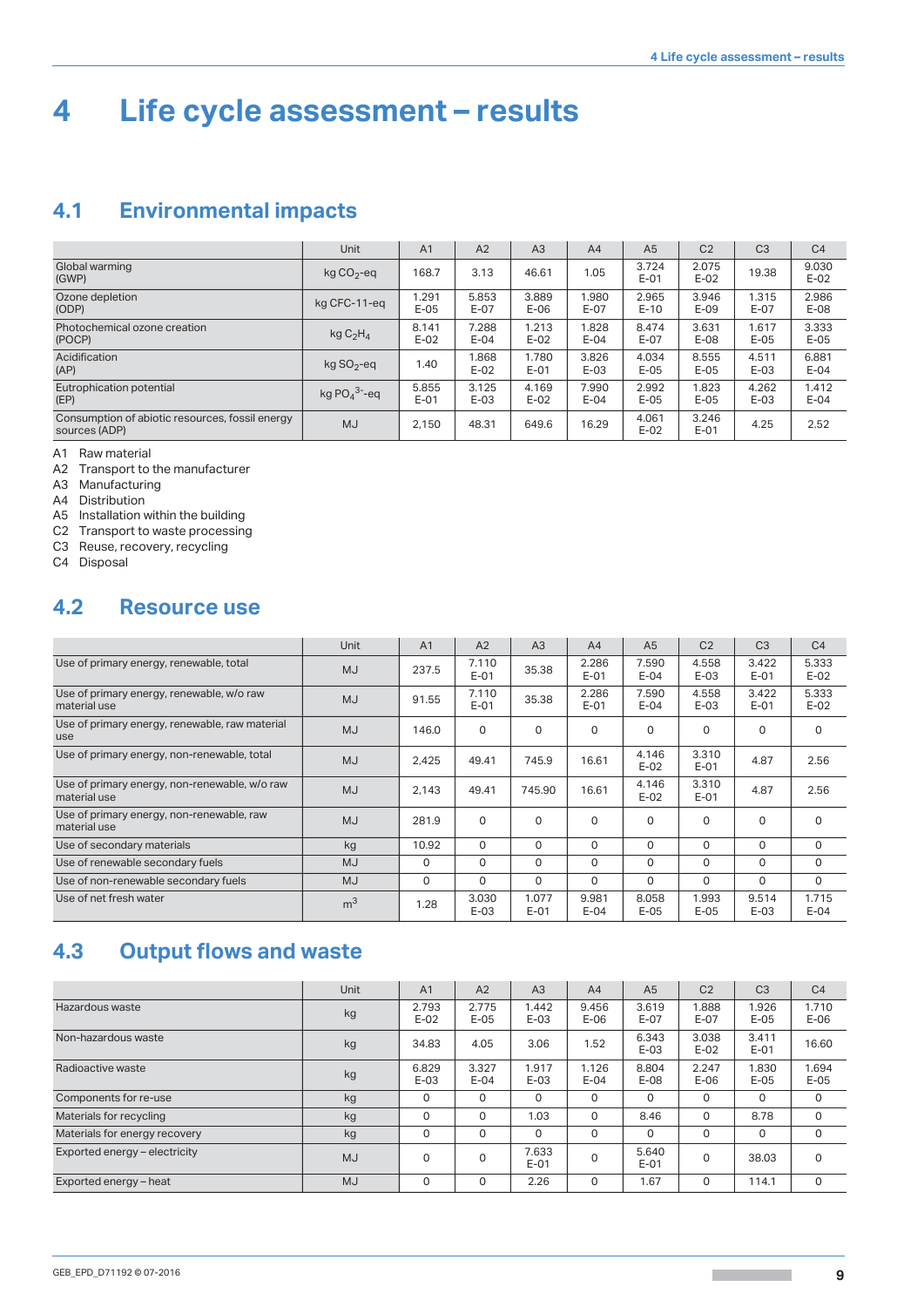# **5 Green building information**

Geberit provides system solutions for sustainable building and is an active member of the following associations:

- German Sustainable Building Council, DGNB (DE)
- Minergie for sustainable building (CH)
- Green Building Council USGBC (USA)
- Greenbuild, sustainable building (AU)

Certain information in this environmental product declaration can be used for the assessment and verification of the various certification systems for sustainable building.

# **5.1 DGNB**

Relevant criteria for the German Sustainable Building Council (DGNB), scheme for new residential buildings, version 2012 on designing and assessing sustainable buildings:

| Topic                                 | Criterion                        |                | EPD chapter |
|---------------------------------------|----------------------------------|----------------|-------------|
| Ecological quality                    | Environmental impacts            |                | 4.1, 4.2    |
|                                       | Risks for local environment      | <b>ENV 1.2</b> | 2.6         |
|                                       | Primary energy                   | <b>ENV 2.1</b> | 4.2         |
|                                       | Potable water, waste water       | <b>ENV 2.2</b> | 2.3, 2.10   |
| Economic quality                      | Life cycle costs                 | ECO 1.1        | 2.10        |
| Socio-cultural and functional quality | Indoor air quality               | SOC 1.2        | 2.10        |
|                                       | Safety and malfunctions          | SOC 1.7        | 2.7         |
| <b>Technical quality</b>              | Fire protection                  | <b>TEC 1.1</b> | 2.10        |
|                                       | Ease of cleaning                 | <b>TEC 1.5</b> | 2.10        |
|                                       | Ease of demolition / dismantling | <b>TEC 1.6</b> | 2.11        |

The dirt-repellent ceramic surface and the rimless WC ceramic appliance reduce the effort required for cleaning. Furthermore, a wall-mounted fastening permits barrier-free and easy cleaning of the floor.

The topics and criteria that have not been listed for this product are not directly relevant. For assessment in accordance with ENV 2.1, repairs and maintenance work and the operational water requirements during the period under review were not included and are excluded by the system boundaries (ENV 2.1, page 5).

# **5.2 Minergie-ECO**

The Minergie-ECO quality label specifies criteria for new and refurbished buildings in its "New buildings requirements specification 2011".

With regard to the constituents criterion, the product does not contain any materials that would exclude it from a Minergie-ECO certification (NA01/MA01 – NA14/MA16). The additional requirements concerning the materials and construction processes, building concept, sound insulation and indoor climate areas are either not relevant or the product completely complies with them. The requirements for WC flushing systems in the "Drinking water efficiency" check list are fulfilled (NG09/MG09, NG10/MG10) with the observance of all additional measures for the fulfilment of the limit values for enhanced requirements. The requirements for general (BKP 251) and special (BKP 252) sanitary appliances of the "Technical building systems sound insulation" are fulfilled (NS05/MS05). The maximum air speed of the built-in fan is 2.0 m/s.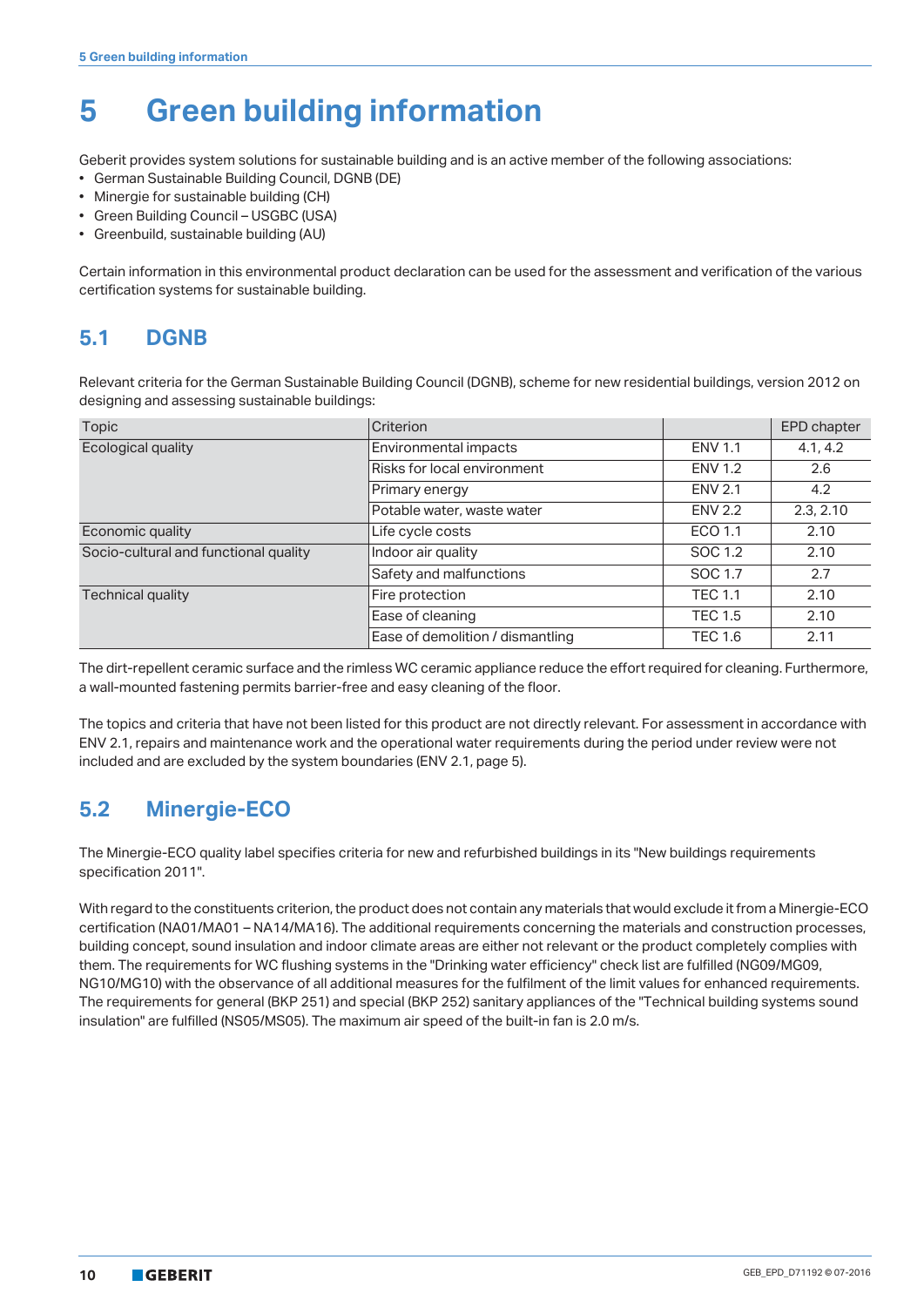# **5.3 LEED v3**

Relevant topics and criteria of the US Green Building Council for the design, construction, operation and maintenance of sustainable buildings in accordance with the Rating System for New Construction and Major Renovations, 2009:

| Topic                        | Criterion                     | Credit            | EPD chapter |
|------------------------------|-------------------------------|-------------------|-------------|
| Water Efficiency (WE)        | Water use reduction           | WE <sub>p1</sub>  | 2.2.2.4     |
|                              |                               | WE <sub>c</sub> 3 | 2.5         |
| Energy and Atmosphere (EA)   | Optimized energy performance  | EAc1              | 2.3.2.4     |
| Materials and Resources (MR) | Construction waste management | MRc2              | 2.9         |
| Innovation / Design (ID)     | Innovation / design           | $IDc$ 1.4 / 1.5   | 1.1         |

The WC complete solutions with the TurboFlush technology fulfil the requirements regarding water efficiency (6 / 3 l) for public and private WC systems (WEp1). The use of potable water can be reduced further by reducing the full flush to 4.5 l and by the use of rainwater (WEc3). The achievement of the credit being strived for is always dependent on all other installed sanitary appliances.

The topics and criteria that have not been listed for this product are not directly relevant.

## **5.4 LEED v4**

Relevant topics and criteria of the US Green Building Council for the design, construction, operation and maintenance of sustainable buildings in accordance with the Rating System for New Construction and Major Renovations, 2013:

| <b>Topic</b>                 | Criterion                               | Credit | <b>EPD chapter</b> |
|------------------------------|-----------------------------------------|--------|--------------------|
| Water Efficiency (WE)        | Water use reduction                     |        | 2.2.2.4            |
|                              |                                         |        | 2.5                |
| Energy and Atmosphere (EA)   | Optimized energy performance            |        | 2.3.2.4            |
| Materials and Resources (MR) | Reduced use of PBT                      |        | 2.4.2.6            |
|                              | Environmental product declaration       |        | 1.3                |
|                              | CSR in accordance with GRI requirements |        | 1.1                |
|                              | Construction waste management           |        | 2.9                |
| Innovation / Design (ID)     | Innovation / design                     |        | 1.1                |

The WC complete solutions with the water-saving TurboFlush technology fulfil the requirements regarding water efficiency, see LEED v3.

The LED lamps used are mercury-free (MR – PBT Source Reduction – Mercury) and support the documentation of the required verifications. The present document contributes to the fulfilment of the requirements of the environmental product declaration. Analogous to LEED v3, the requirements described there are also fulfilled in LEED v4.

The topics and criteria that have not been listed for this product are not directly relevant.